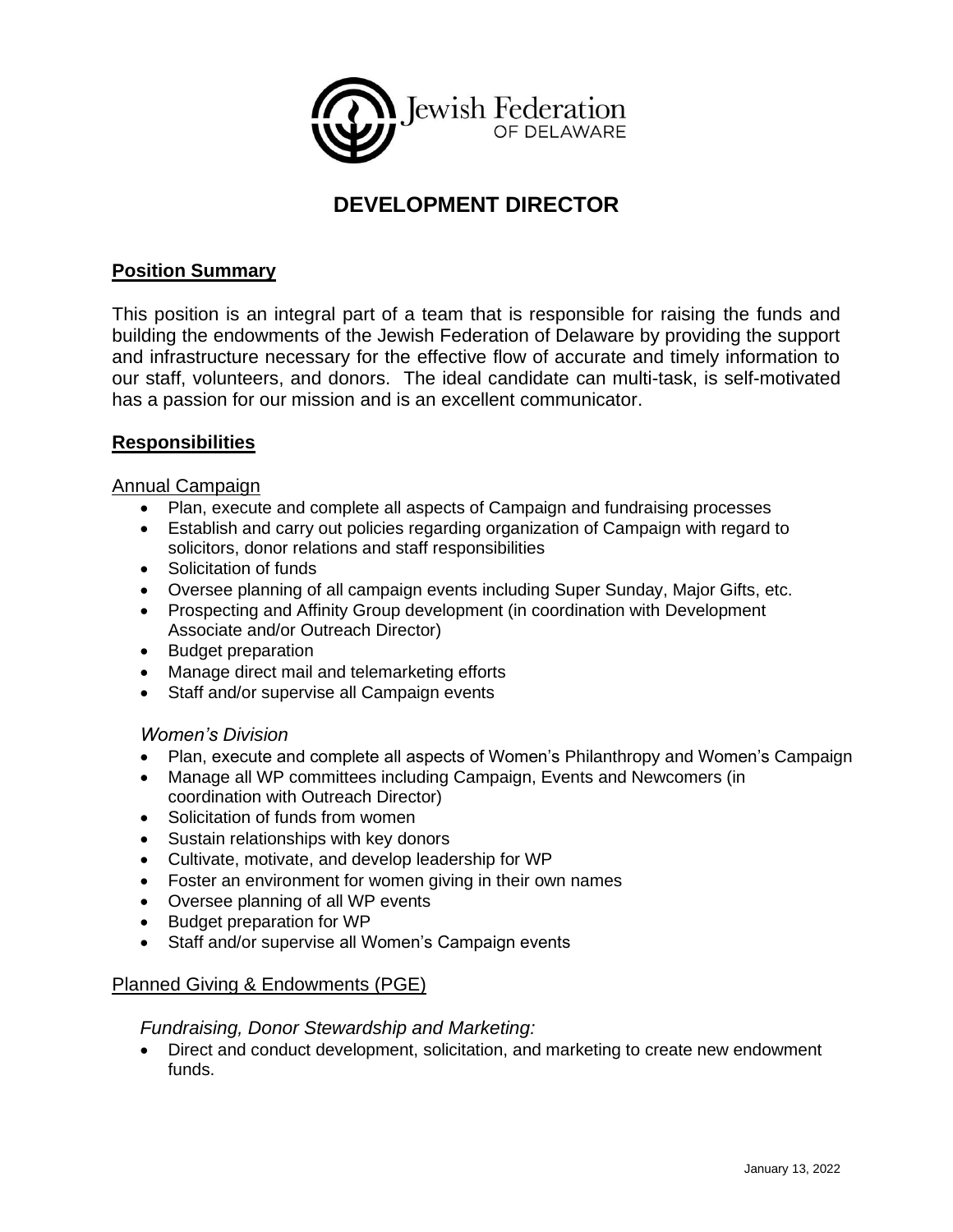- Increase gifts from current donors and obtain gifts such as bequests, gifts of retirement plans and other giving vehicles that will substantially contribute to Federation's future endowment.
- Enhance communication, offer educational opportunities, and maintain positive relationships with annual campaign donors and current fund holders so they continue to be a key source of additional endowments.
- Maintain and enhance relations with the greater Delaware professional estate planning community and cultivate these sources of business referrals.
- Maintain and enhance relations with local and national foundations and seek to identify strategic collaborations.
- Advise and assist prospective donors and their professional advisors in their charitable and estate planning efforts.
- Develop a thorough knowledge of local beneficiary agencies and synagogues, and overseas beneficiaries to accurately represent their financial needs to prospective donors.

#### *Management and Administrative duties:*

- Direct strategic planning for endowments to maximize financial resources with controlled expenditures.
- Staff endowment committees to develop lay leadership, obtain lay input and to increase participation in decision making process.
- Demonstrate leadership, communication, mentoring, empowerment, and resource management within Federation staff.
- Work with Investment Committee, maximizing investment returns within appropriate risk parameters.
- Ensure operations of foundation endeavors are conducted within stringent requirements of law and fiduciary duty.
- Maintain relationships with, and the records of, affiliated supporting foundations.
- Develop and implement annual budget for the endowment department.
- Promote integration of donor development, marketing, information technology and fund distribution into successful Federation operations.
- Direct the operations of the endowment department to include record retention, fund distributions, events, and mailings.
- Promote the mission of the Federation through superior customer service to all and through the efficient use and care of all resources.

*NOTE: This position also includes other projects and duties as assigned* 

#### **Supervision**

The Development Director functions under the direct supervision of the President & Chief Executive Officer of the Jewish Federation of Delaware as augmented by the guidance of the Jewish Federation Campaign Chair/Co-Chairs and the Planned Giving & Endowment Chair.

He/She will provide daily supervision to the Development Associate and the Associate Endowment Director as well as work with the Office Manager for administrative support.